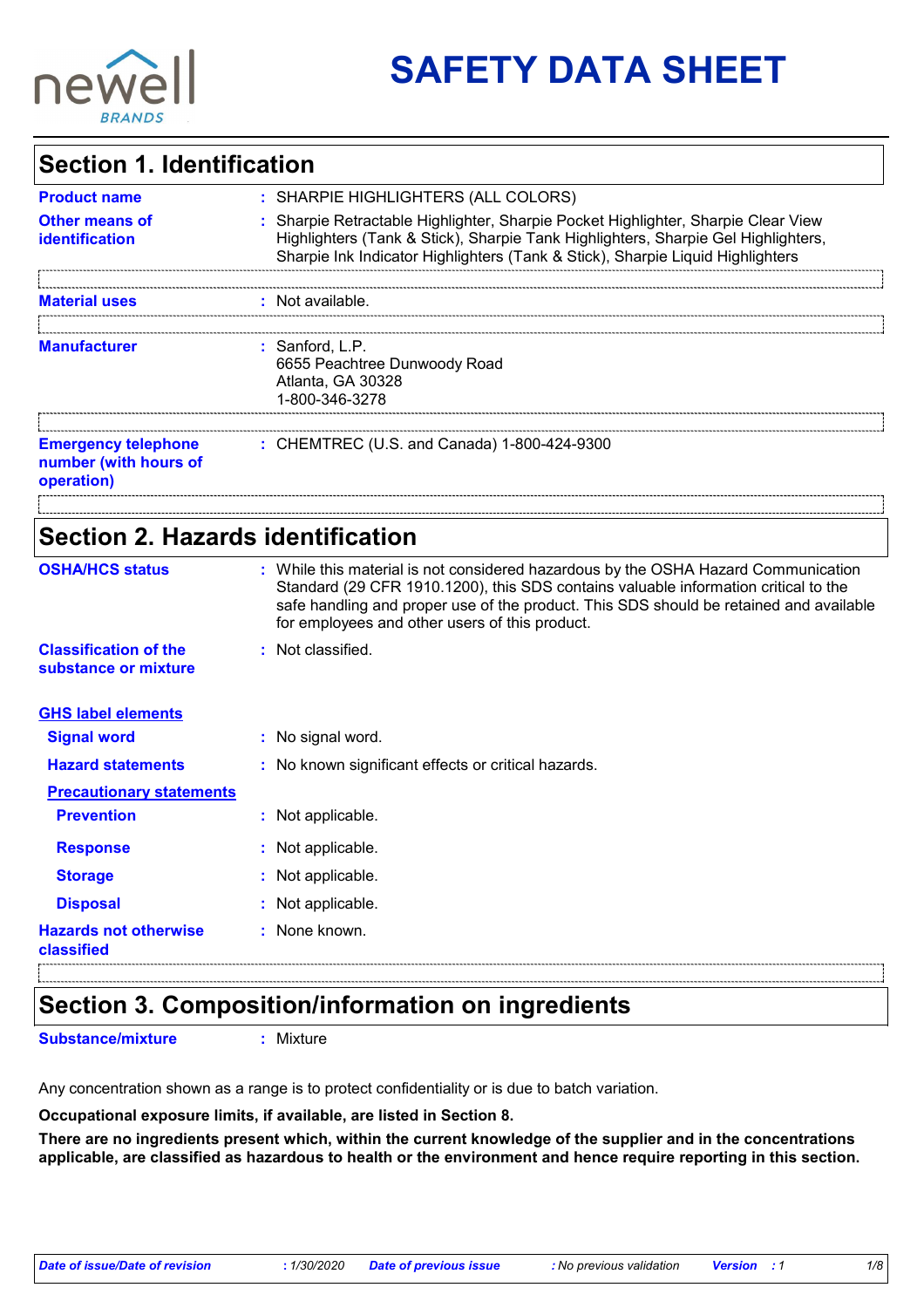### **Section 4. First aid measures**

#### Wash out mouth with water. Remove victim to fresh air and keep at rest in a position comfortable for breathing. If material has been swallowed and the exposed person is conscious, give small quantities of water to drink. Do not induce vomiting unless directed to do so by medical personnel. Get medical attention if symptoms occur. **:** Immediately flush eyes with plenty of water, occasionally lifting the upper and lower eyelids. Check for and remove any contact lenses. Get medical attention if irritation occurs. Flush contaminated skin with plenty of water. Remove contaminated clothing and **:** shoes. Get medical attention if symptoms occur. Remove victim to fresh air and keep at rest in a position comfortable for breathing. Get **:** medical attention if symptoms occur. **Eye contact Skin contact Inhalation Ingestion : Description of necessary first aid measures**

| Most important symptoms/effects, acute and delayed |                                                                                                                                |
|----------------------------------------------------|--------------------------------------------------------------------------------------------------------------------------------|
| <b>Potential acute health effects</b>              |                                                                                                                                |
| Eye contact                                        | : No known significant effects or critical hazards.                                                                            |
| <b>Inhalation</b>                                  | : No known significant effects or critical hazards.                                                                            |
| <b>Skin contact</b>                                | : No known significant effects or critical hazards.                                                                            |
| <b>Ingestion</b>                                   | : No known significant effects or critical hazards.                                                                            |
| <b>Over-exposure signs/symptoms</b>                |                                                                                                                                |
| <b>Eye contact</b>                                 | : No specific data.                                                                                                            |
| <b>Inhalation</b>                                  | : No specific data.                                                                                                            |
| <b>Skin contact</b>                                | : No specific data.                                                                                                            |
| <b>Ingestion</b>                                   | $:$ No specific data.                                                                                                          |
|                                                    |                                                                                                                                |
|                                                    | <u>Indication of immediate medical attention and special treatment needed, if necessary</u>                                    |
| <b>Notes to physician</b>                          | : Treat symptomatically. Contact poison treatment specialist immediately if large<br>quantities have been ingested or inhaled. |
| <b>Specific treatments</b>                         | : No specific treatment.                                                                                                       |
| <b>Protection of first-aiders</b>                  | : No action shall be taken involving any personal risk or without suitable training.                                           |

#### **See toxicological information (Section 11)**

### **Section 5. Fire-fighting measures**

| <b>Extinguishing media</b>                               |                                                                                                                                                                                                     |
|----------------------------------------------------------|-----------------------------------------------------------------------------------------------------------------------------------------------------------------------------------------------------|
| <b>Suitable extinguishing</b><br>media                   | : Use an extinguishing agent suitable for the surrounding fire.                                                                                                                                     |
| <b>Unsuitable extinguishing</b><br>media                 | : None known.                                                                                                                                                                                       |
| <b>Specific hazards arising</b><br>from the chemical     | : In a fire or if heated, a pressure increase will occur and the container may burst.                                                                                                               |
| <b>Hazardous thermal</b><br>decomposition products       | : No specific data.                                                                                                                                                                                 |
| <b>Special protective actions</b><br>for fire-fighters   | : Promptly isolate the scene by removing all persons from the vicinity of the incident if<br>there is a fire. No action shall be taken involving any personal risk or without suitable<br>training. |
| <b>Special protective</b><br>equipment for fire-fighters | Fire-fighters should wear appropriate protective equipment and self-contained breathing<br>apparatus (SCBA) with a full face-piece operated in positive pressure mode.                              |

*Date of issue/Date of revision* **:** *1/30/2020 Date of previous issue : No previous validation Version : 1 2/8*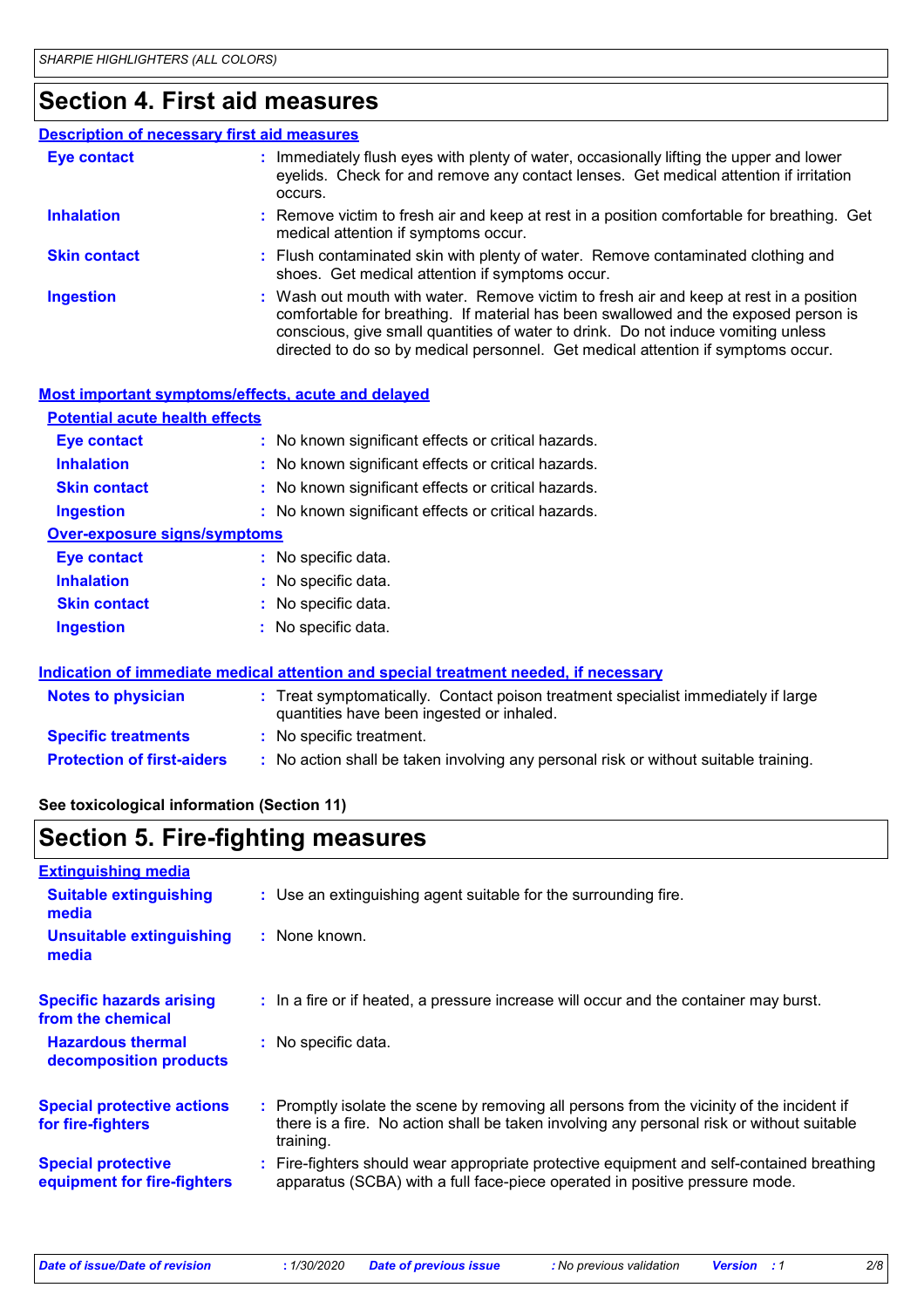## **Section 6. Accidental release measures**

|                                                       | <b>Personal precautions, protective equipment and emergency procedures</b>                                                                                                                                                                                                                                                                                                                                                                                                                                                                                                                 |
|-------------------------------------------------------|--------------------------------------------------------------------------------------------------------------------------------------------------------------------------------------------------------------------------------------------------------------------------------------------------------------------------------------------------------------------------------------------------------------------------------------------------------------------------------------------------------------------------------------------------------------------------------------------|
| For non-emergency<br>personnel                        | : No action shall be taken involving any personal risk or without suitable training.<br>Evacuate surrounding areas. Keep unnecessary and unprotected personnel from<br>entering. Do not touch or walk through spilled material. Put on appropriate personal<br>protective equipment.                                                                                                                                                                                                                                                                                                       |
| For emergency responders :                            | If specialized clothing is required to deal with the spillage, take note of any information in<br>Section 8 on suitable and unsuitable materials. See also the information in "For non-<br>emergency personnel".                                                                                                                                                                                                                                                                                                                                                                           |
| <b>Environmental precautions</b>                      | : Avoid dispersal of spilled material and runoff and contact with soil, waterways, drains<br>and sewers. Inform the relevant authorities if the product has caused environmental<br>pollution (sewers, waterways, soil or air).                                                                                                                                                                                                                                                                                                                                                            |
| Methods and materials for containment and cleaning up |                                                                                                                                                                                                                                                                                                                                                                                                                                                                                                                                                                                            |
| <b>Small spill</b>                                    | : Stop leak if without risk. Move containers from spill area. Dilute with water and mop up<br>if water-soluble. Alternatively, or if water-insoluble, absorb with an inert dry material and<br>place in an appropriate waste disposal container. Dispose of via a licensed waste<br>disposal contractor.                                                                                                                                                                                                                                                                                   |
| <b>Large spill</b>                                    | : Stop leak if without risk. Move containers from spill area. Prevent entry into sewers,<br>water courses, basements or confined areas. Wash spillages into an effluent treatment<br>plant or proceed as follows. Contain and collect spillage with non-combustible,<br>absorbent material e.g. sand, earth, vermiculite or diatomaceous earth and place in<br>container for disposal according to local regulations (see Section 13). Dispose of via a<br>licensed waste disposal contractor. Note: see Section 1 for emergency contact<br>information and Section 13 for waste disposal. |

## **Section 7. Handling and storage**

#### **Precautions for safe handling**

| <b>Protective measures</b>                                                | : Put on appropriate personal protective equipment (see Section 8).                                                                                                                                                                                                                                                                                                                                                                                                                                                                                                              |
|---------------------------------------------------------------------------|----------------------------------------------------------------------------------------------------------------------------------------------------------------------------------------------------------------------------------------------------------------------------------------------------------------------------------------------------------------------------------------------------------------------------------------------------------------------------------------------------------------------------------------------------------------------------------|
| <b>Advice on general</b><br>occupational hygiene                          | : Eating, drinking and smoking should be prohibited in areas where this material is<br>handled, stored and processed. Workers should wash hands and face before eating,<br>drinking and smoking. Remove contaminated clothing and protective equipment before<br>entering eating areas. See also Section 8 for additional information on hygiene<br>measures.                                                                                                                                                                                                                    |
| <b>Conditions for safe storage,</b><br>including any<br>incompatibilities | Store in accordance with local regulations. Store in original container protected from<br>direct sunlight in a dry, cool and well-ventilated area, away from incompatible materials<br>(see Section 10) and food and drink. Keep container tightly closed and sealed until<br>ready for use. Containers that have been opened must be carefully resealed and kept<br>upright to prevent leakage. Do not store in unlabeled containers. Use appropriate<br>containment to avoid environmental contamination. See Section 10 for incompatible<br>materials before handling or use. |

## **Section 8. Exposure controls/personal protection**

| <b>Control parameters</b><br><b>Occupational exposure limits</b><br>None. |                                                                                                                                                                                                                                                                                                                                 |  |
|---------------------------------------------------------------------------|---------------------------------------------------------------------------------------------------------------------------------------------------------------------------------------------------------------------------------------------------------------------------------------------------------------------------------|--|
| <b>Appropriate engineering</b><br><b>controls</b>                         | : Good general ventilation should be sufficient to control worker exposure to airborne<br>contaminants.                                                                                                                                                                                                                         |  |
| <b>Environmental exposure</b><br><b>controls</b>                          | : Emissions from ventilation or work process equipment should be checked to ensure<br>they comply with the requirements of environmental protection legislation. In some<br>cases, fume scrubbers, filters or engineering modifications to the process equipment<br>will be necessary to reduce emissions to acceptable levels. |  |

| Date of issue/Date of revision | : 1/30/2020 Date of previous issue | : No previous validation | <b>Version</b> : 1 | 3/8 |
|--------------------------------|------------------------------------|--------------------------|--------------------|-----|
|                                |                                    |                          |                    |     |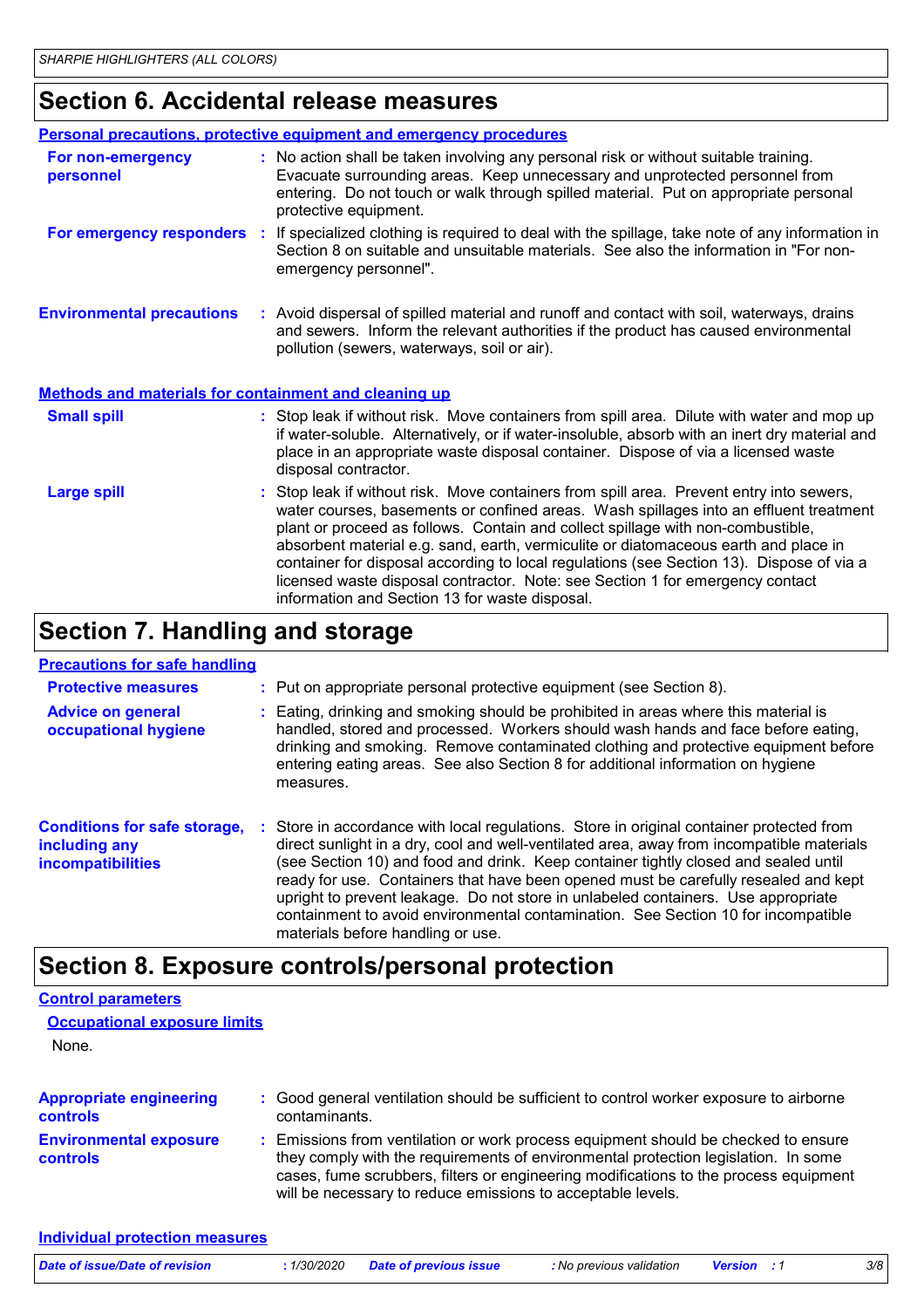## **Section 8. Exposure controls/personal protection**

| <b>Hygiene measures</b>       | : Wash hands, forearms and face thoroughly after handling chemical products, before<br>eating, smoking and using the lavatory and at the end of the working period.<br>Appropriate techniques should be used to remove potentially contaminated clothing.<br>Wash contaminated clothing before reusing. Ensure that eyewash stations and safety<br>showers are close to the workstation location. |
|-------------------------------|---------------------------------------------------------------------------------------------------------------------------------------------------------------------------------------------------------------------------------------------------------------------------------------------------------------------------------------------------------------------------------------------------|
| <b>Eye/face protection</b>    | : Safety eyewear complying with an approved standard should be used when a risk<br>assessment indicates this is necessary to avoid exposure to liquid splashes, mists,<br>gases or dusts. If contact is possible, the following protection should be worn, unless<br>the assessment indicates a higher degree of protection: safety glasses with side-<br>shields.                                |
| <b>Skin protection</b>        |                                                                                                                                                                                                                                                                                                                                                                                                   |
| <b>Hand protection</b>        | : Chemical-resistant, impervious gloves complying with an approved standard should be<br>worn at all times when handling chemical products if a risk assessment indicates this is<br>necessary.                                                                                                                                                                                                   |
| <b>Body protection</b>        | : Personal protective equipment for the body should be selected based on the task being<br>performed and the risks involved and should be approved by a specialist before<br>handling this product.                                                                                                                                                                                               |
| <b>Other skin protection</b>  | : Appropriate footwear and any additional skin protection measures should be selected<br>based on the task being performed and the risks involved and should be approved by a<br>specialist before handling this product.                                                                                                                                                                         |
| <b>Respiratory protection</b> | : Based on the hazard and potential for exposure, select a respirator that meets the<br>appropriate standard or certification. Respirators must be used according to a<br>respiratory protection program to ensure proper fitting, training, and other important<br>aspects of use.                                                                                                               |

## **Section 9. Physical and chemical properties**

#### **Appearance**

| <b>Physical state</b>            |    | Liquid.         |
|----------------------------------|----|-----------------|
| Color                            |    | Not available.  |
| Odor                             |    | Not available.  |
| <b>Odor threshold</b>            |    | Not available.  |
| рH                               |    | Not available.  |
| <b>Melting point</b>             |    | Not available.  |
| <b>Boiling point</b>             |    | Not available.  |
| <b>Flash point</b>               |    | Not available.  |
| <b>Burning time</b>              |    | Not applicable. |
| <b>Burning rate</b>              |    | Not applicable. |
| <b>Evaporation rate</b>          |    | Not available.  |
| <b>Flammability (solid, gas)</b> | t. | Not available.  |
| Lower and upper explosive        |    | Not available.  |
| (flammable) limits               |    |                 |
| <b>Vapor pressure</b>            |    | Not available.  |
| <b>Vapor density</b>             |    | Not available.  |
| <b>Relative density</b>          |    | Not available.  |
| <b>Solubility</b>                |    | Not available.  |
| <b>Solubility in water</b>       |    | Not available.  |
| <b>Partition coefficient: n-</b> |    | Not available.  |
| octanol/water                    |    |                 |
| <b>Auto-ignition temperature</b> |    | Not available.  |
| <b>Decomposition temperature</b> |    | Not available.  |
| <b>SADT</b>                      |    | Not available.  |
| <b>Viscosity</b>                 |    | Not available.  |
| <b>Aerosol product</b>           |    |                 |

*Date of issue/Date of revision* **:** *1/30/2020 Date of previous issue : No previous validation Version : 1 4/8*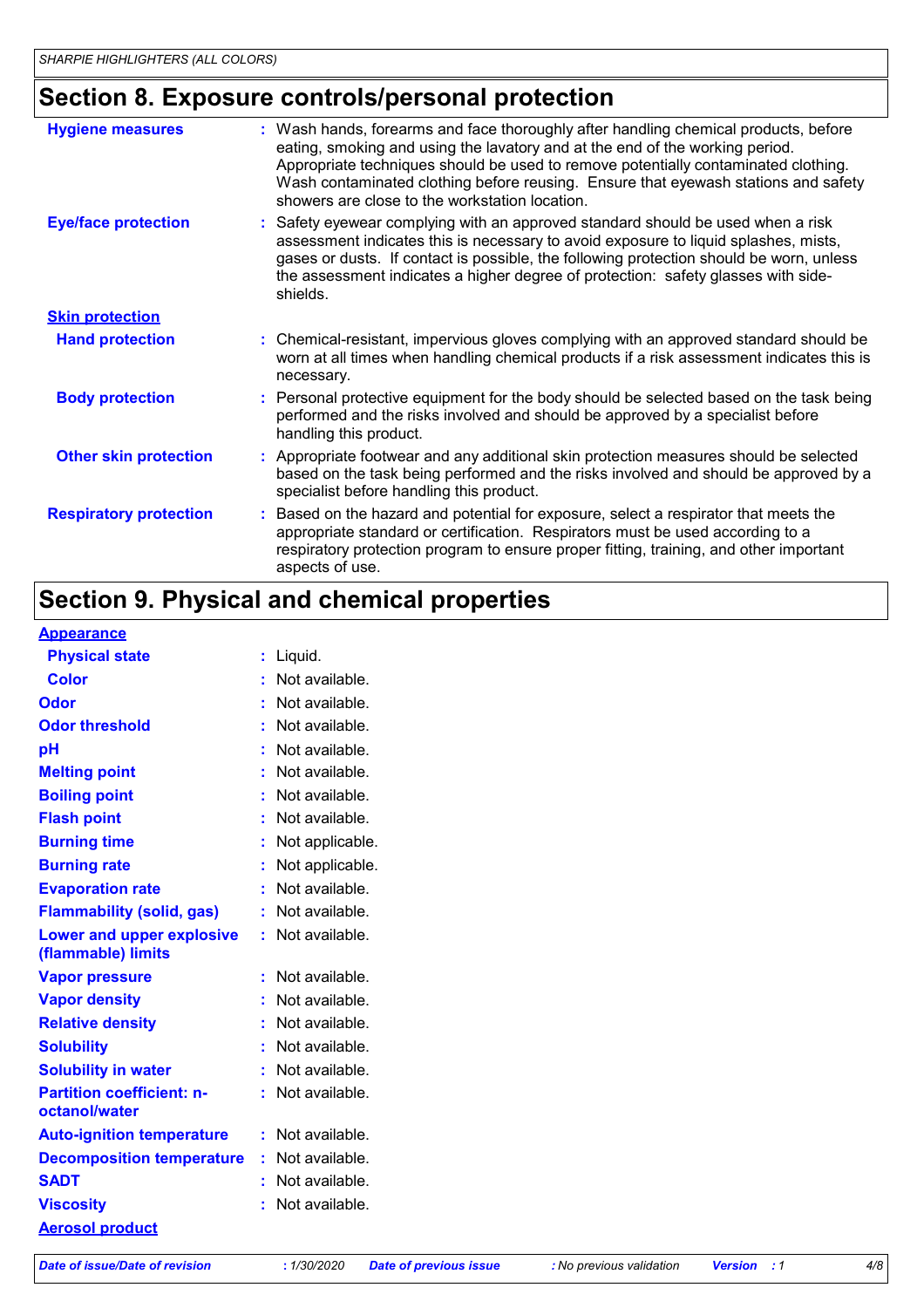## **Section 10. Stability and reactivity**

| <b>Reactivity</b>                                   | : No specific test data related to reactivity available for this product or its ingredients.              |
|-----------------------------------------------------|-----------------------------------------------------------------------------------------------------------|
| <b>Chemical stability</b>                           | : The product is stable.                                                                                  |
| <b>Possibility of hazardous</b><br><b>reactions</b> | : Under normal conditions of storage and use, hazardous reactions will not occur.                         |
| <b>Conditions to avoid</b>                          | $:$ No specific data.                                                                                     |
| <b>Incompatible materials</b>                       | : No specific data.                                                                                       |
| <b>Hazardous decomposition</b><br>products          | : Under normal conditions of storage and use, hazardous decomposition products should<br>not be produced. |

### **Section 11. Toxicological information**

#### **Information on toxicological effects**

#### **Acute toxicity**

No known significant effects or critical hazards.

#### **Irritation/Corrosion**

No known significant effects or critical hazards.

#### **Sensitization**

No known significant effects or critical hazards.

#### **Mutagenicity**

No known significant effects or critical hazards.

#### **Carcinogenicity**

No known significant effects or critical hazards.

#### **Reproductive toxicity**

No known significant effects or critical hazards.

#### **Teratogenicity**

No known significant effects or critical hazards.

#### **Specific target organ toxicity (single exposure)**

No known significant effects or critical hazards.

#### **Specific target organ toxicity (repeated exposure)**

No known significant effects or critical hazards.

#### **Aspiration hazard**

No known significant effects or critical hazards.

#### **Information on the likely routes of exposure :** Not available.

|                                                                         | Delayed and immediate effects and also chronic effects from short and long term exposure |
|-------------------------------------------------------------------------|------------------------------------------------------------------------------------------|
| <b>Short term exposure</b>                                              |                                                                                          |
| <b>Potential immediate</b><br><b>effects</b>                            | : Not available.                                                                         |
| <b>Potential delayed effects : Not available.</b><br>Long term exposure |                                                                                          |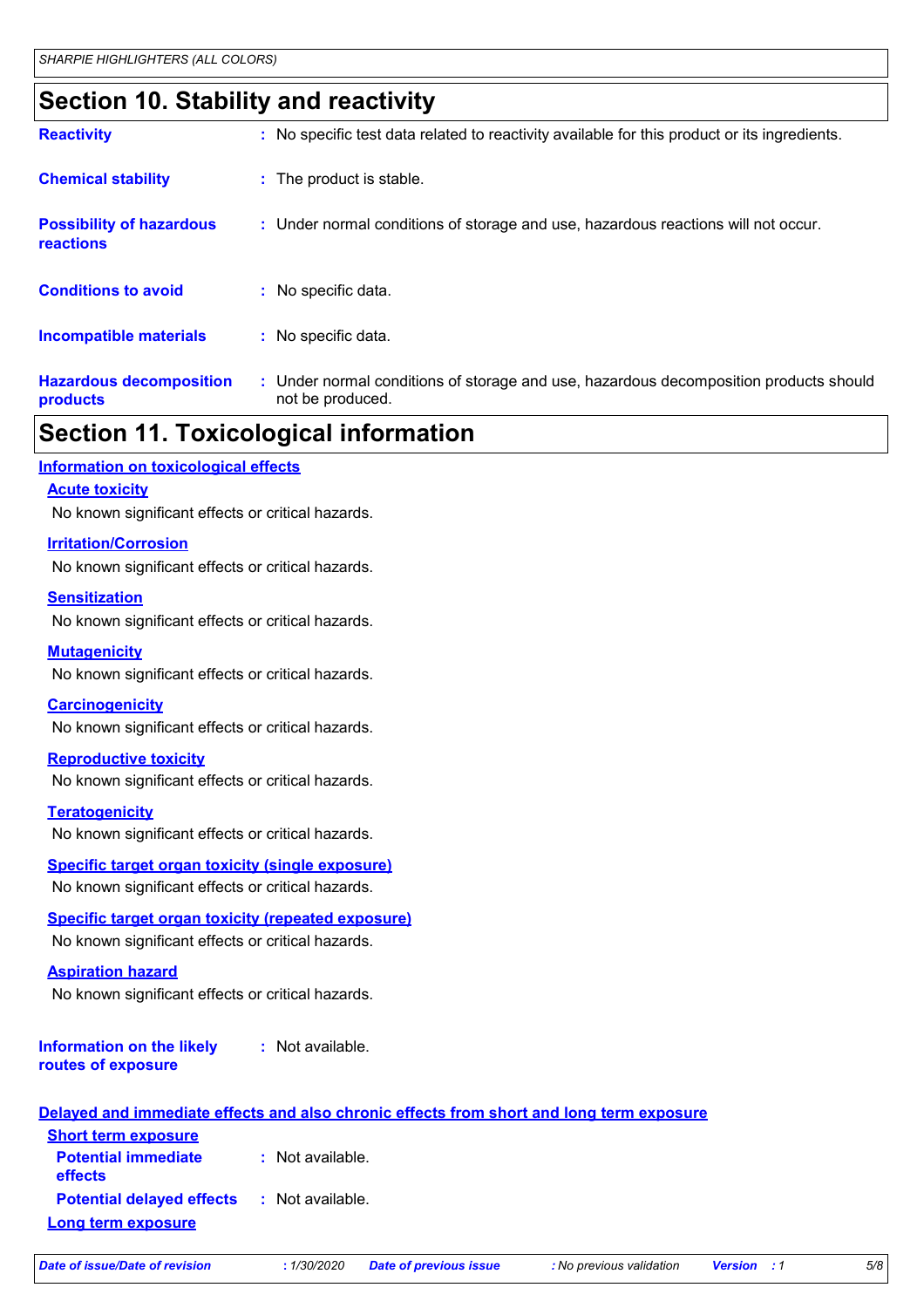## **Section 11. Toxicological information**

| <b>Potential immediate</b><br>effects             | : Not available.                                    |  |
|---------------------------------------------------|-----------------------------------------------------|--|
| <b>Potential delayed effects : Not available.</b> |                                                     |  |
| <b>Potential chronic health effects</b>           |                                                     |  |
| <b>General</b>                                    | : No known significant effects or critical hazards. |  |
| <b>Carcinogenicity</b>                            | : No known significant effects or critical hazards. |  |
| <b>Mutagenicity</b>                               | : No known significant effects or critical hazards. |  |
| <b>Teratogenicity</b>                             | : No known significant effects or critical hazards. |  |
| <b>Developmental effects</b>                      | : No known significant effects or critical hazards. |  |
| <b>Fertility effects</b>                          | : No known significant effects or critical hazards. |  |

#### **Numerical measures of toxicity**

**Acute toxicity estimates**

No known significant effects or critical hazards.

## **Section 12. Ecological information**

#### **Toxicity**

No known significant effects or critical hazards.

#### **Persistence and degradability**

No known significant effects or critical hazards.

#### **Bioaccumulative potential**

| <b>Product/ingredient name</b> | $\mathsf{LogP}_\mathsf{ow}$ | <b>BCF</b> | <b>Potential</b> |
|--------------------------------|-----------------------------|------------|------------------|
| l water                        | $-1.38$                     |            | l low            |

**Other adverse effects** : No known significant effects or critical hazards.

### **Section 13. Disposal considerations**

| <b>Disposal methods</b> | : The generation of waste should be avoided or minimized wherever possible. Disposal<br>of this product, solutions and any by-products should at all times comply with the<br>requirements of environmental protection and waste disposal legislation and any<br>regional local authority requirements. Dispose of surplus and non-recyclable products<br>via a licensed waste disposal contractor. Waste should not be disposed of untreated to<br>the sewer unless fully compliant with the requirements of all authorities with jurisdiction.<br>Waste packaging should be recycled. Incineration or landfill should only be considered<br>when recycling is not feasible. This material and its container must be disposed of in a<br>safe way. Empty containers or liners may retain some product residues. Avoid<br>dispersal of spilled material and runoff and contact with soil, waterways, drains and<br>sewers. |
|-------------------------|----------------------------------------------------------------------------------------------------------------------------------------------------------------------------------------------------------------------------------------------------------------------------------------------------------------------------------------------------------------------------------------------------------------------------------------------------------------------------------------------------------------------------------------------------------------------------------------------------------------------------------------------------------------------------------------------------------------------------------------------------------------------------------------------------------------------------------------------------------------------------------------------------------------------------|
|-------------------------|----------------------------------------------------------------------------------------------------------------------------------------------------------------------------------------------------------------------------------------------------------------------------------------------------------------------------------------------------------------------------------------------------------------------------------------------------------------------------------------------------------------------------------------------------------------------------------------------------------------------------------------------------------------------------------------------------------------------------------------------------------------------------------------------------------------------------------------------------------------------------------------------------------------------------|

### **Section 14. Transport information**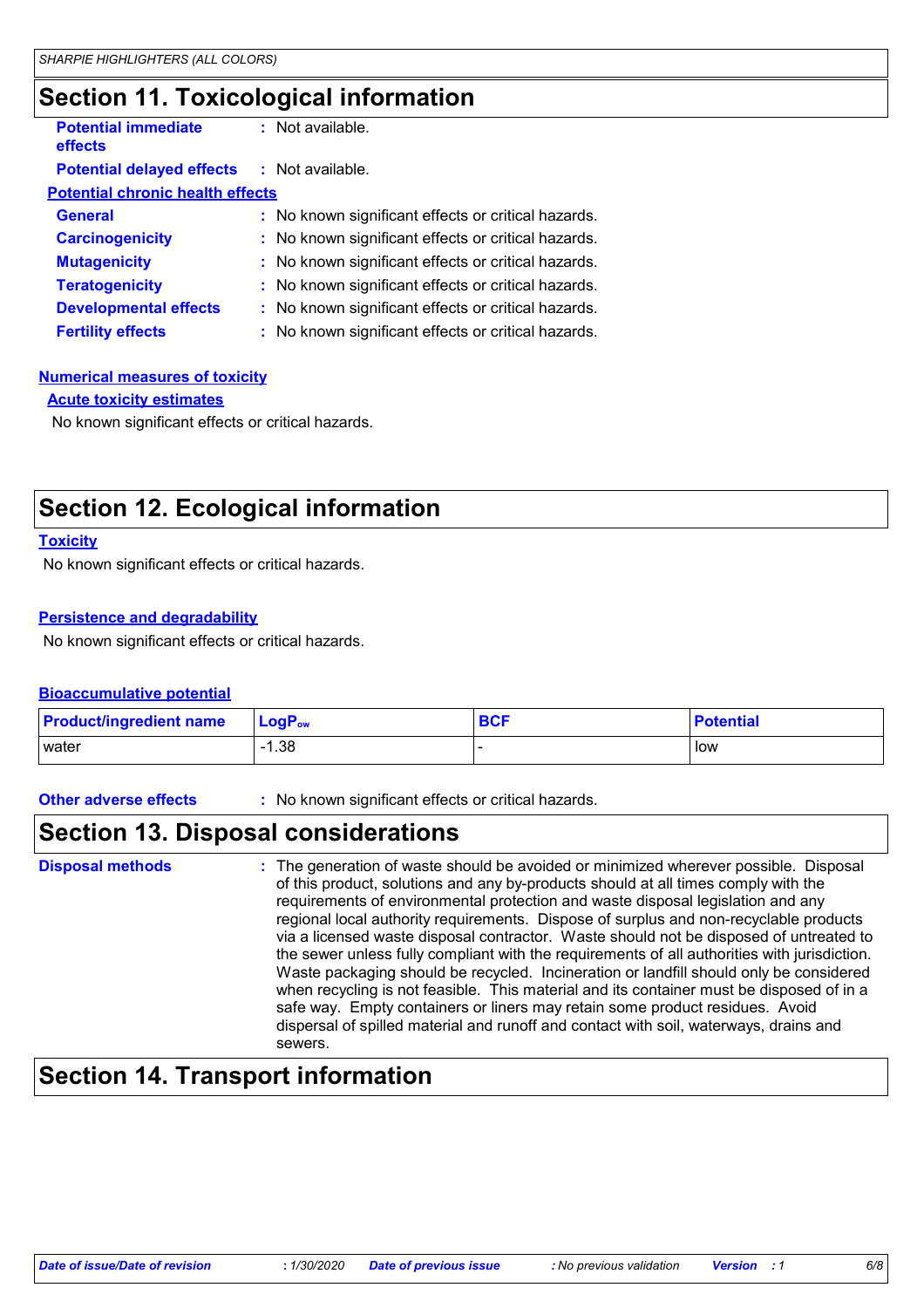## **Section 14. Transport information**

|                                        | <b>DOT</b><br><b>Classification</b> | <b>TDG</b><br><b>Classification</b> | <b>Mexico</b><br><b>Classification</b> | <b>IMDG</b>    | <b>IATA</b>    |
|----------------------------------------|-------------------------------------|-------------------------------------|----------------------------------------|----------------|----------------|
| <b>UN number</b>                       | Not regulated.                      | Not regulated.                      | Not regulated.                         | Not regulated. | Not regulated. |
| <b>UN proper</b><br>shipping name      |                                     |                                     |                                        |                |                |
| <b>Transport</b><br>hazard class(es)   |                                     | -                                   |                                        |                |                |
| <b>Packing group</b>                   | $\blacksquare$                      | ٠                                   | $\overline{\phantom{a}}$               |                |                |
| <b>Environmental</b><br><b>hazards</b> | No.                                 | No.                                 | No.                                    | No.            | No.            |
| <b>Additional</b><br>information       |                                     |                                     |                                        |                |                |

**Special precautions for user Transport within user's premises:** always transport in closed containers that are **:** upright and secure. Ensure that persons transporting the product know what to do in the event of an accident or spillage.

## **Section 15. Regulatory information**

**U.S. Federal regulations : United States inventory (TSCA 8b)**: All components are listed or exempted.

#### **SARA 311/312**

**Classification :** Not applicable.

**Composition/information on ingredients**

No products were found.

#### **California Prop. 65**

This product does not require a Safe Harbor warning under California Prop. 65.

This product does not contain Chemicals known to State of California to cause cancer, birth defects, or reproductive harm.

| <b>Canada</b>                |                                          |
|------------------------------|------------------------------------------|
| <b>WHMIS (Canada)</b>        | : Not controlled under WHMIS (Canada).   |
| <b>Canadian lists</b>        |                                          |
| <b>Canadian NPRI</b>         | : None of the components are listed.     |
| <b>CEPA Toxic substances</b> | : None of the components are listed.     |
| <b>Canada inventory</b>      | : All components are listed or exempted. |

### **Section 16. Other information**

| <b>History</b>                    |                          |
|-----------------------------------|--------------------------|
| Date of issue/Date of<br>revision | : 1/30/2020              |
| Date of previous issue            | : No previous validation |
| <b>Version</b>                    | $\pm$ 1                  |
| <b>Prepared by</b>                | : Product Safety.        |